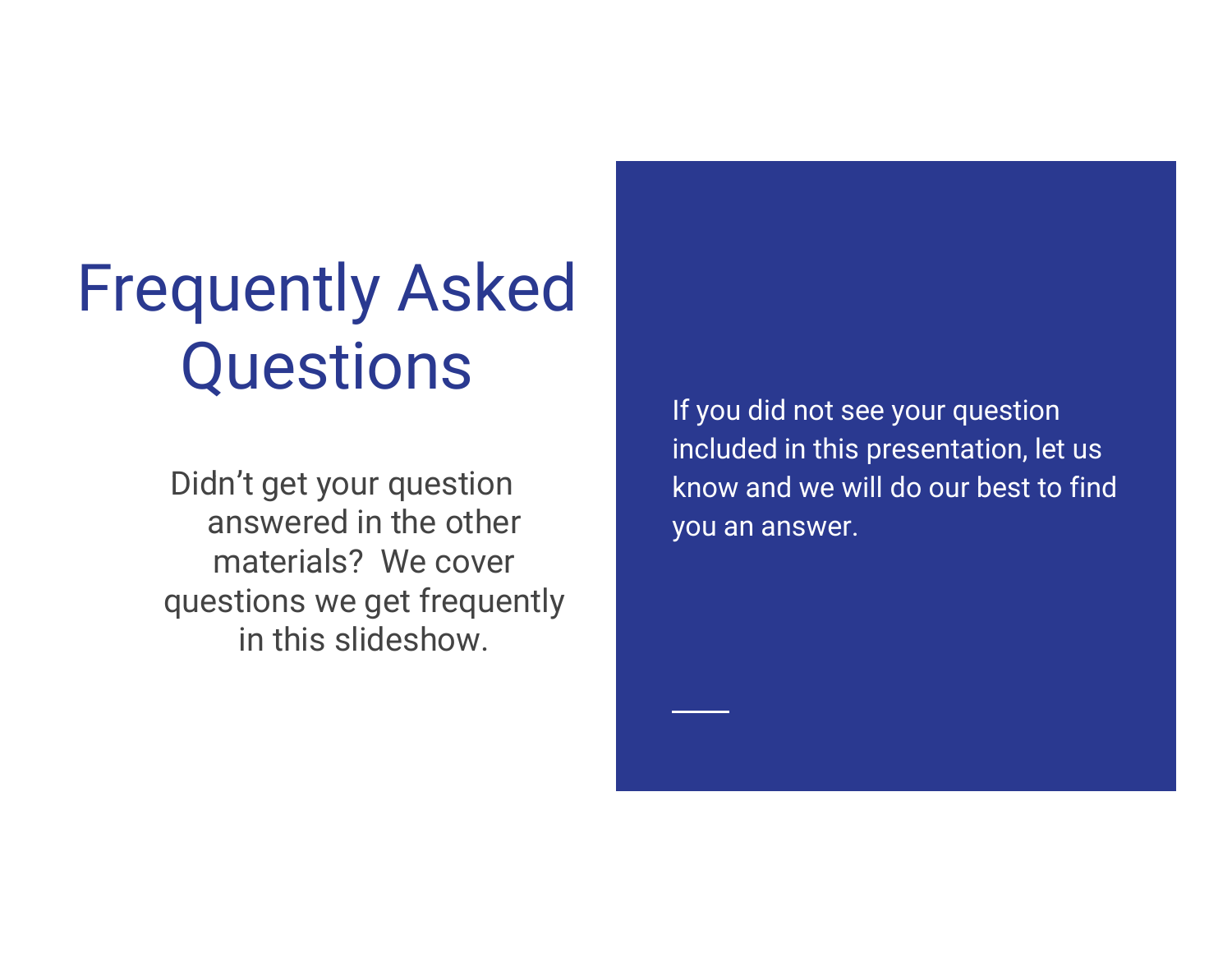#### FAQ #1 – How Long Will This Take?

The only definite answer is that it will take no less than 15 calendar days. It will very likely take longer.

The California Penal Code states: " Relief shall not be granted under this section unless the prosecuting attorney has been given 15 days' notice of the petition for relief. The probation officer shall notify the prosecuting attorney when a petition is FAQ #1 — How Long Will This Take?<br>The only definite answer is that it will take no less than 15 calendar days. It will very<br>likely take longer.<br>The California Penal Code states: "Relief shall not be granted under this sec

So, at a minimum, this process can go no faster than 15 calendar days. Realistically, it may take longer. If fifteen calendar days from when you start falls on a day where motions are not heard, the process of getting before the court to petition for dismissal will definitely take longer.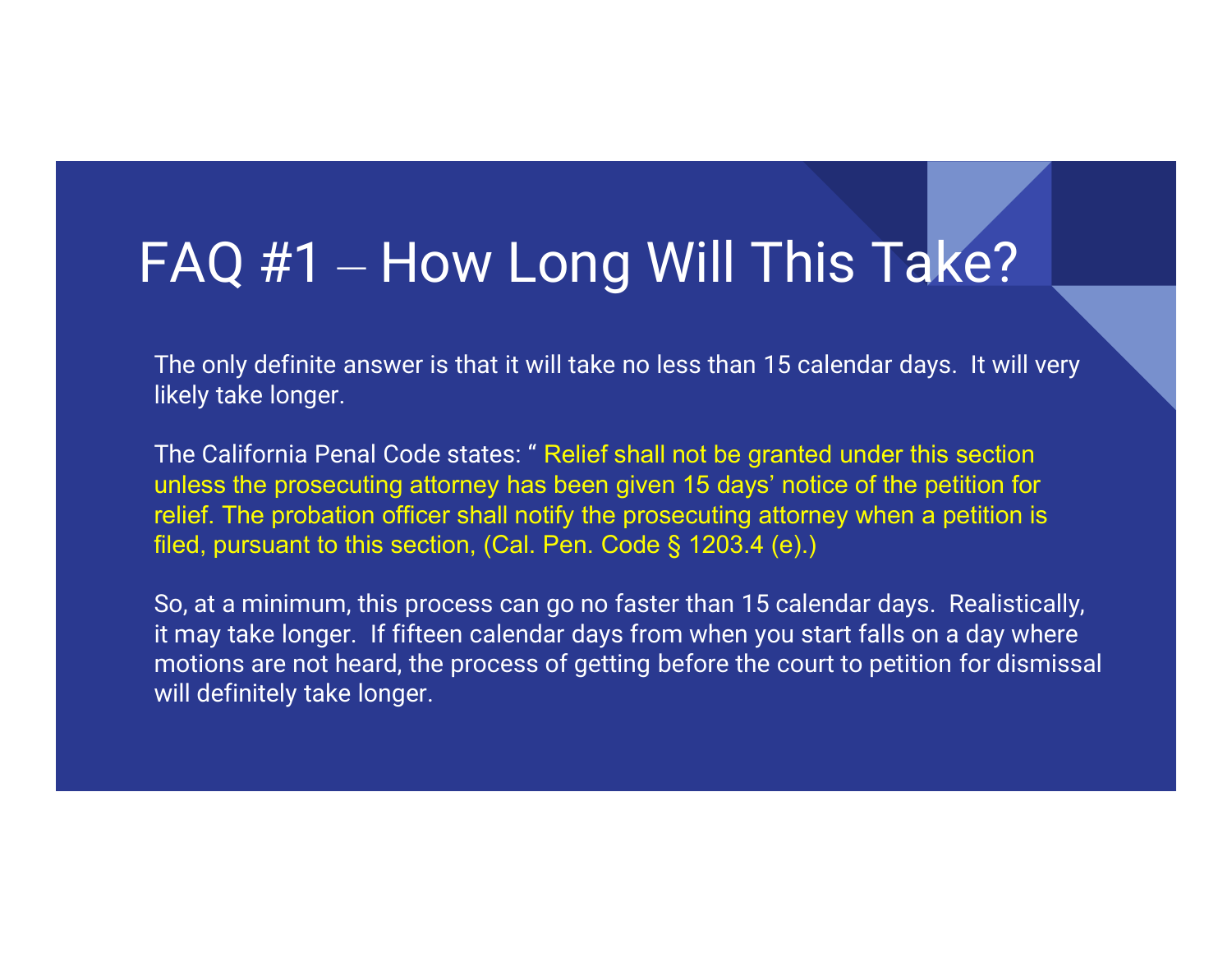#### FAQ #2 – Does This Cost Anything?

#### NO.

There used to be a research fee assessed by the Probation Department.

As of January 1, 2022, this is no longer the case.

In other words: if you knew people who took advantage of this process in the past, they may have mentioned they owed a fee to Probation at the end of it.

This is no longer the case. It is free to file, and there should be no fee assessed.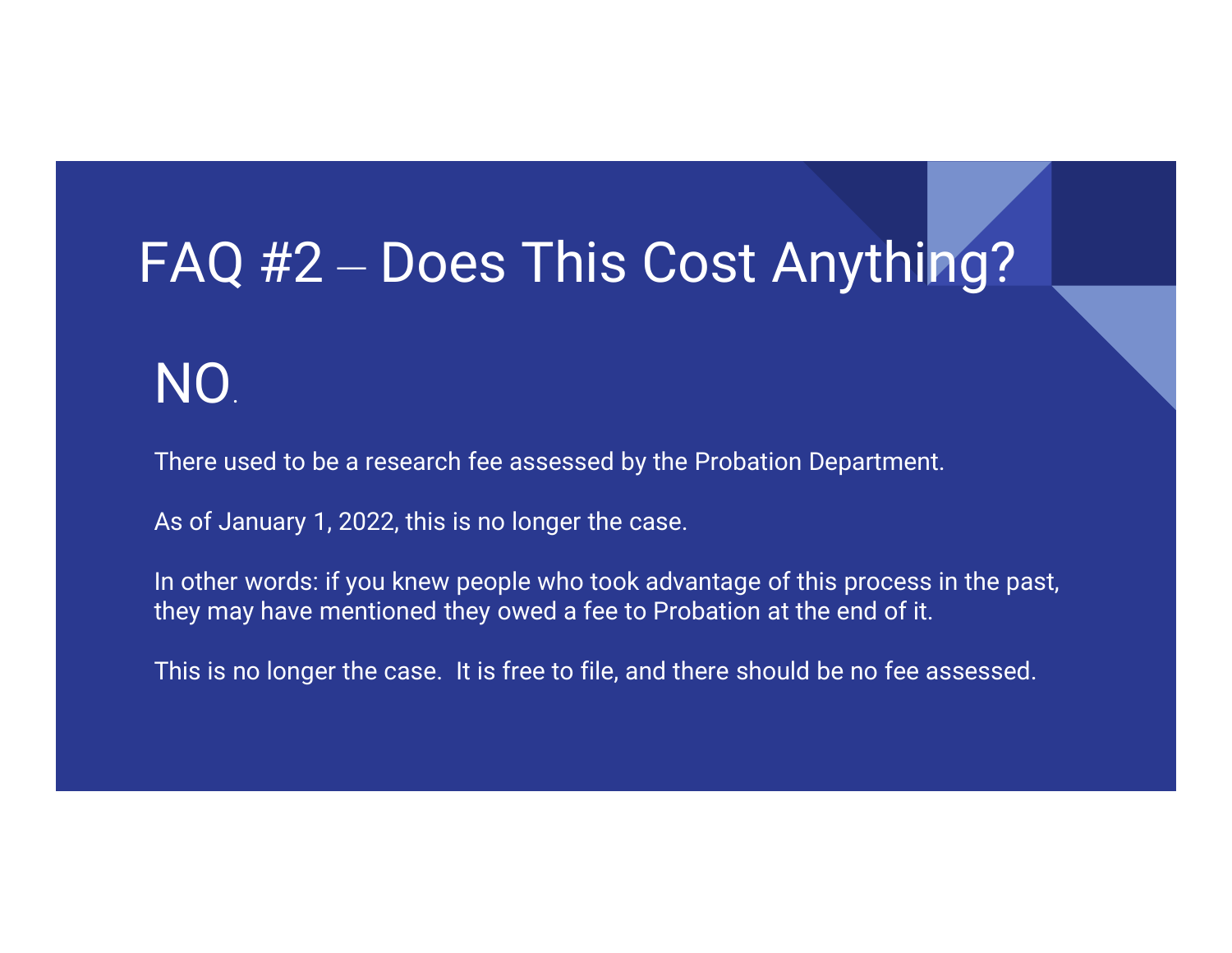#### FAQ #3 – I Have Different Cases, How Does That Work?

Cases are identified in the Kern County Superior Court with an individual case number. When you look up your case information on



the Kern County Superior Court site, your results will be organized into cases with a unique case number. You can submit one petition per case number.

For example, if you have 5 counts on case BM1234567, you can petition to have them all expunged at once, using one petition.

If you have only 1 count on case BM1234567 and only 1 count on case BM2345678, you will need two separate petitions.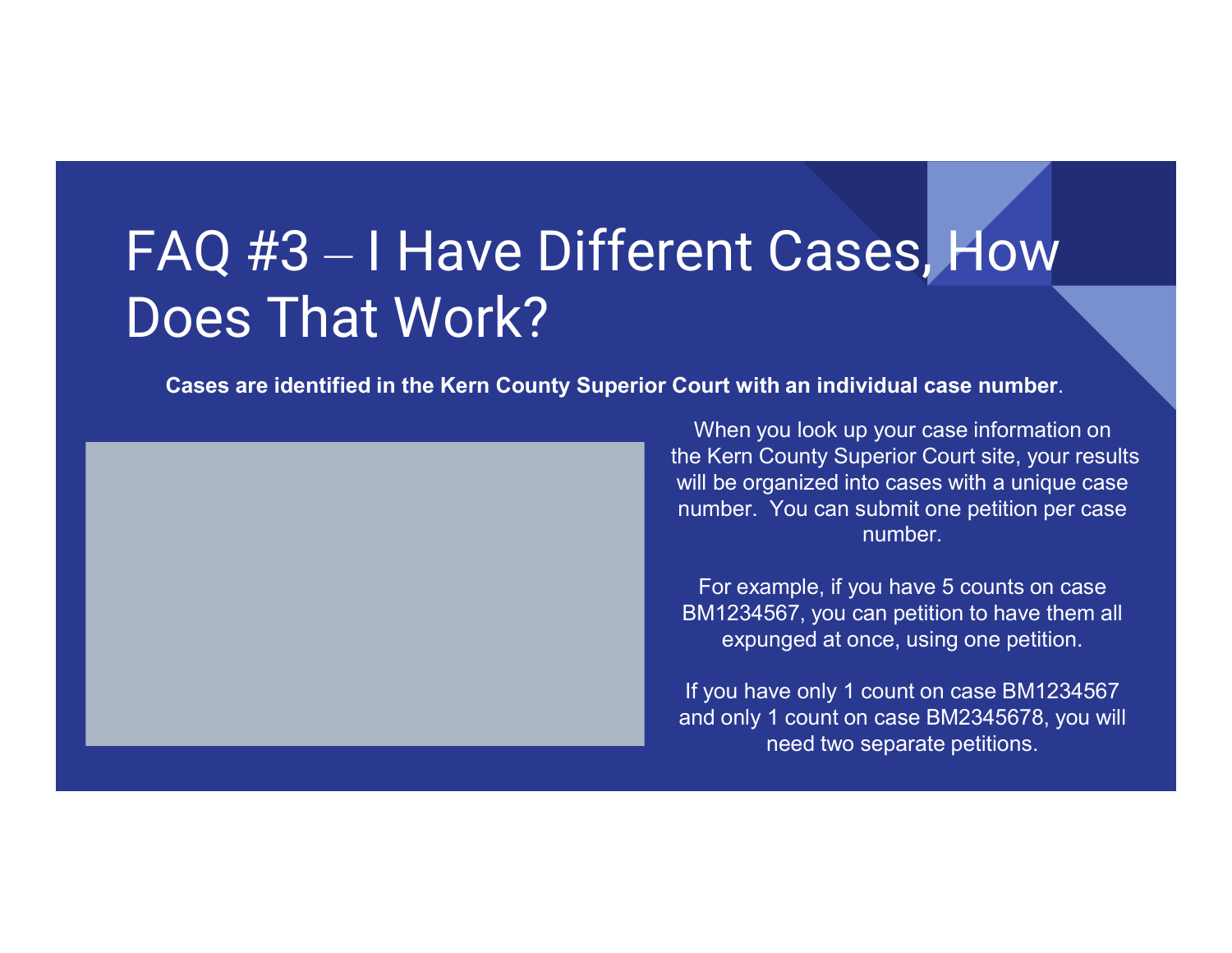#### FAQ #4 – Do | Have to Go to Court?

#### Yes.

If you are looking at this presentation, it is a safe bet you are representing yourself. That is OK! You are entitled to represent yourself.

Part of representing yourself in this matter means you will need to attend your hearing. The Kern County Superior Court does not accommodate remote appearances for self-represented parties in these types of cases.

Unless you are represented by an attorney who explicitly tells you not to go to your hearing, set aside the time in your schedule and be ready to show up to court on the day you selected for your hearing.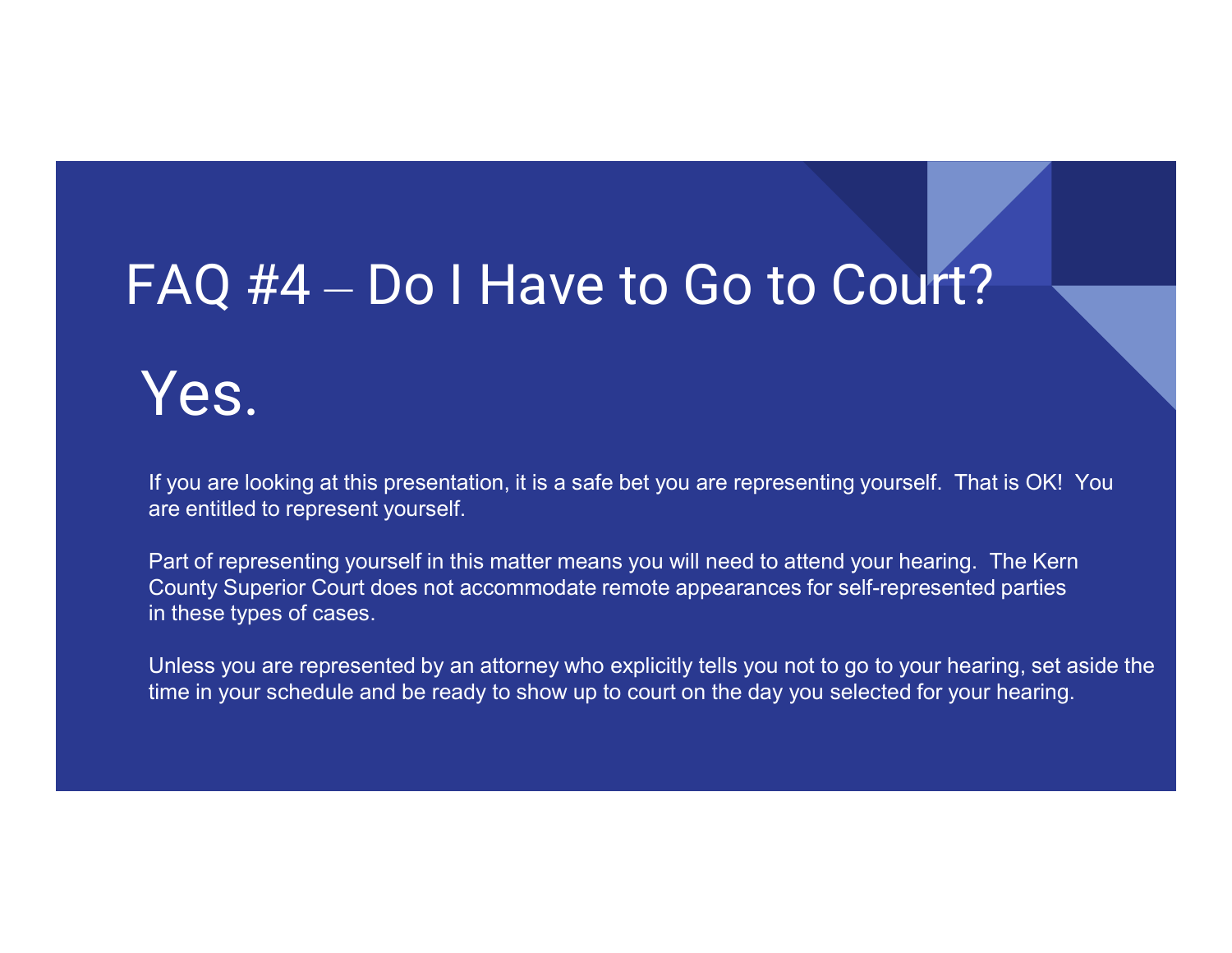# FAQ #5 – Will it Still Show Up On My Background Checks? FAQ #5 — Will it Still Show Up On My<br>Background Checks?<br>Tyou petition for dismissal, and your petition is granted, you will no longer have a conviction<br>on your record for the dismissed count(s).<br>Tyou look up your case on t

If you petition for dismissal, and your petition is granted, you will no longer have a conviction on your record for the dismissed count(s).

If you look up your case on the Kern County Superior Court website, your case will still appear, or Found Guilty.

If you want to further seal the record of the case, you may wish to look into the Petition to Seal Arrest And Related Records. This further conceals the details of your case from public view, and on background checks having to do with employment.